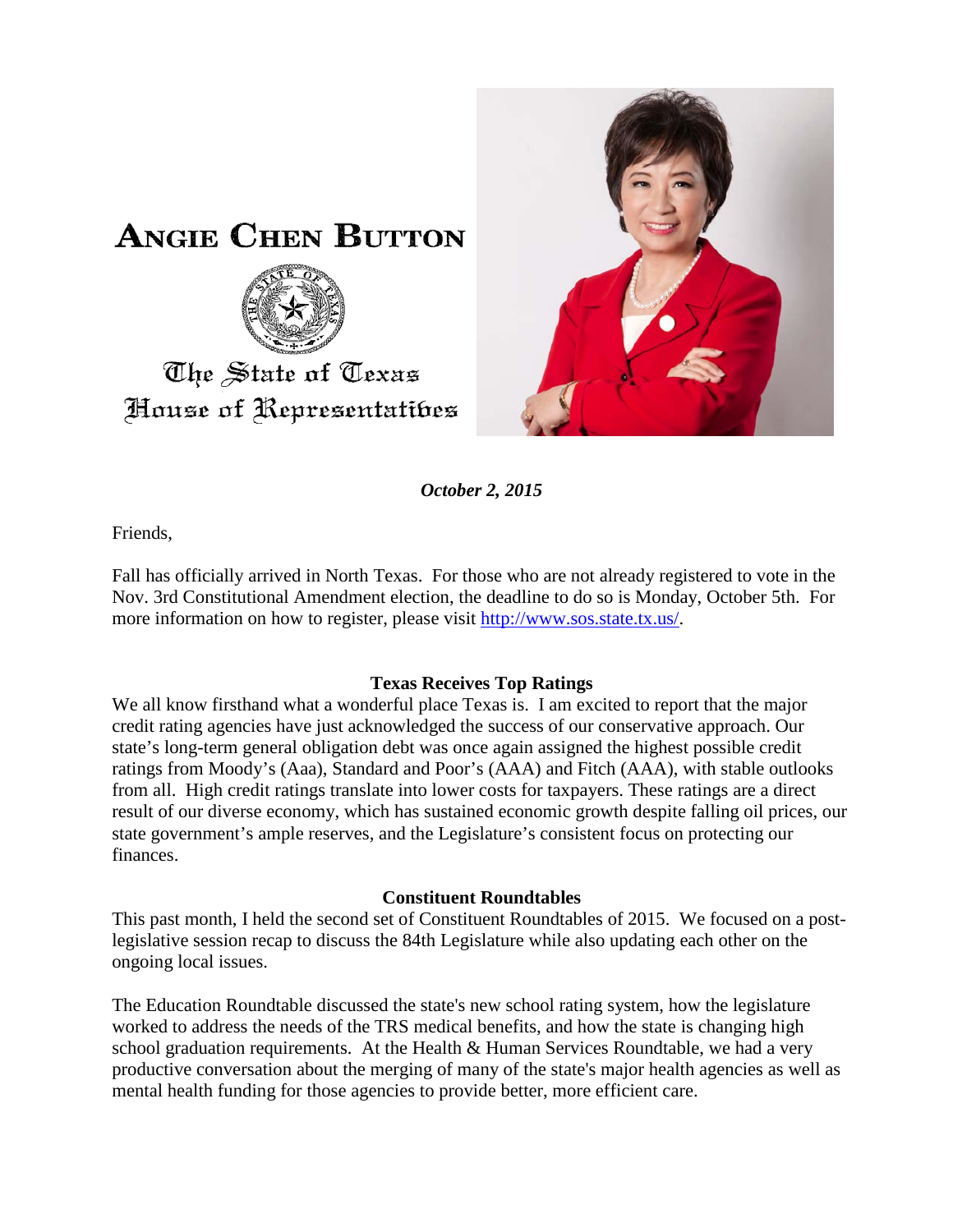We did something a little different this time for a few of our roundtables by inviting two guest speakers to come and educate us. We invited members of the Richardson Police Department to brief the combined Public Safety and Neighborhoods Roundtables on an overview of the challenges faced by local law enforcement and how they are responding to increased technology related crimes. We also had a member of the Dallas TxDOT team present an overview of the county and region's upcoming transportation projects to a combined Transportation and Business & Economic Development Roundtable.

I want to thank all of the wonderful people in our district that gave up a part of their Friday or Saturday to come speak to me about issues that they are passionate about. If you would like to join in on the discussions in one of our roundtables, please don't hesitate to contact me for more information.

## **Around the District**

In addition to our Roundtables, I enjoyed spending time with the DFW Asian American Citizens Council at their banquet. I also participated in the Garland Labor Day Parade again this year and was happy to see so many people brave the warm morning to celebrate with their neighbors. I was pleased to attend the Moon Festival at the Cali Saigon Mall. It was an honor to be present for the Terra Lago groundbreaking in Rowlett along with my colleague Rep. Cindy Burkett.



**Pictured with Rep. Cindy Burkett, and Rowlett Mayor Todd Gottel at the Terra Lago groundbreaking**

Two of my colleagues had district office openings this month and I was honored to help welcome both Sen. Don Huffines and Rep. Linda Koop into their new offices here in the area. I loved getting to be a part of the High Tech High Heels event that helps encourage girls to pursue STEM educations and careers. At the New Beginnings Center event, I was happy to support such a fine organization dedicated to helping victims of domestic violence in the area.